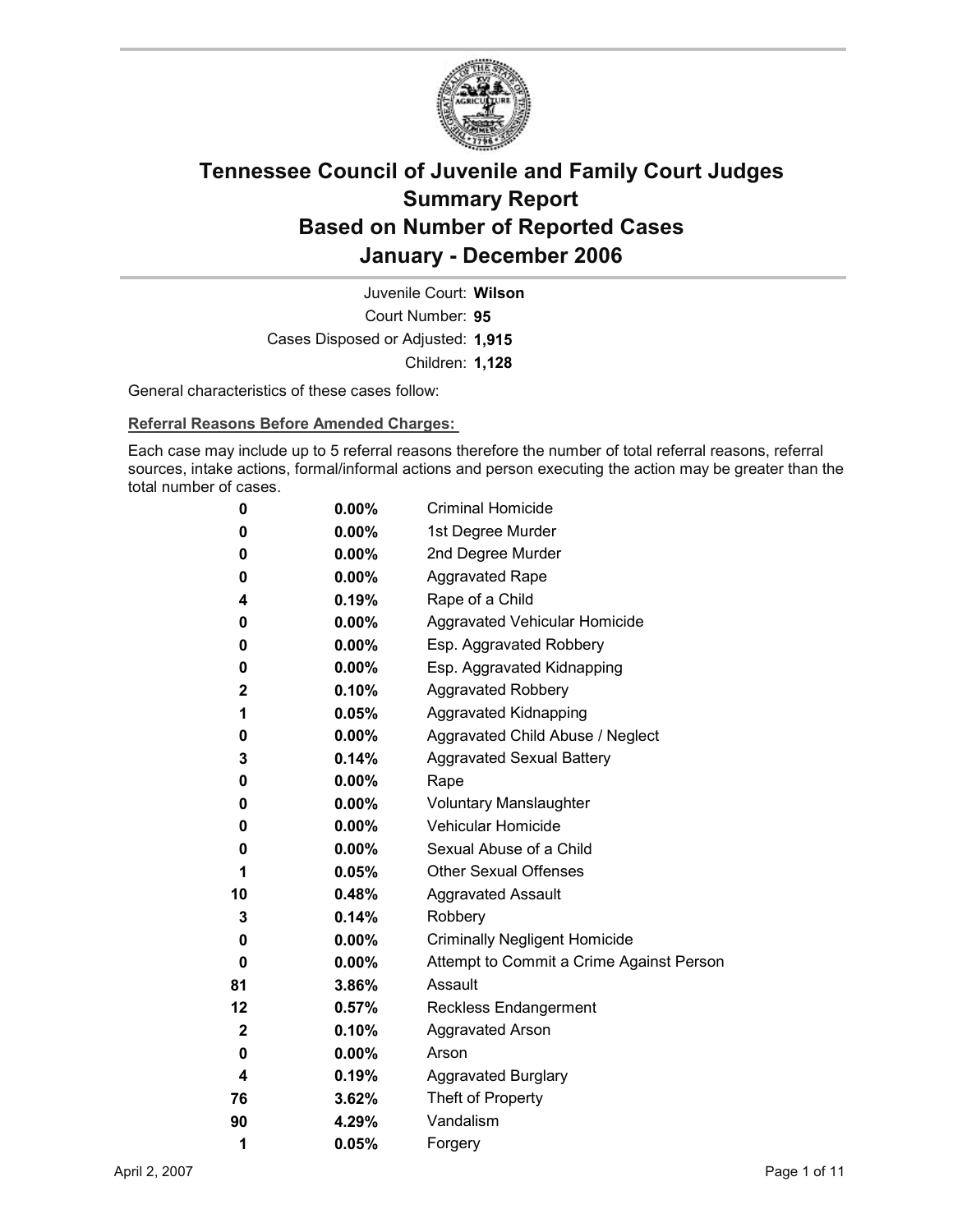

Court Number: **95** Juvenile Court: **Wilson** Cases Disposed or Adjusted: **1,915** Children: **1,128**

#### **Referral Reasons Before Amended Charges:**

Each case may include up to 5 referral reasons therefore the number of total referral reasons, referral sources, intake actions, formal/informal actions and person executing the action may be greater than the total number of cases.

| 0           | 0.00%    | <b>Worthless Checks</b>                                     |
|-------------|----------|-------------------------------------------------------------|
| 1           | 0.05%    | Illegal Possession / Fraudulent Use of Credit / Debit Cards |
| 27          | 1.29%    | <b>Burglary</b>                                             |
| $\mathbf 2$ | 0.10%    | Unauthorized Use of a Vehicle                               |
| 0           | 0.00%    | Cruelty to Animals                                          |
| $\mathbf 2$ | 0.10%    | Sale of Controlled Substances                               |
| 32          | 1.52%    | <b>Other Drug Offenses</b>                                  |
| 78          | 3.71%    | Possession of Controlled Substances                         |
| 1           | 0.05%    | <b>Criminal Attempt</b>                                     |
| 11          | 0.52%    | Carrying Weapons on School Property                         |
| 6           | 0.29%    | Unlawful Carrying / Possession of a Weapon                  |
| 14          | 0.67%    | <b>Evading Arrest</b>                                       |
| 5           | 0.24%    | Escape                                                      |
| $\mathbf 2$ | 0.10%    | Driving Under Influence (DUI)                               |
| 62          | 2.95%    | Possession / Consumption of Alcohol                         |
| 8           | 0.38%    | Resisting Stop, Frisk, Halt, Arrest or Search               |
| 0           | $0.00\%$ | <b>Aggravated Criminal Trespass</b>                         |
| $\mathbf 2$ | 0.10%    | Harassment                                                  |
| 8           | 0.38%    | Failure to Appear                                           |
| 1           | 0.05%    | Filing a False Police Report                                |
| 6           | 0.29%    | Criminal Impersonation                                      |
| 52          | 2.48%    | <b>Disorderly Conduct</b>                                   |
| 34          | 1.62%    | <b>Criminal Trespass</b>                                    |
| 8           | 0.38%    | <b>Public Intoxication</b>                                  |
| 1           | 0.05%    | Gambling                                                    |
| 38          | 1.81%    | <b>Traffic</b>                                              |
| 0           | 0.00%    | <b>Local Ordinances</b>                                     |
| 3           | 0.14%    | Violation of Wildlife Regulations                           |
| 3           | 0.14%    | Contempt of Court                                           |
| 48          | 2.29%    | Violation of Probation                                      |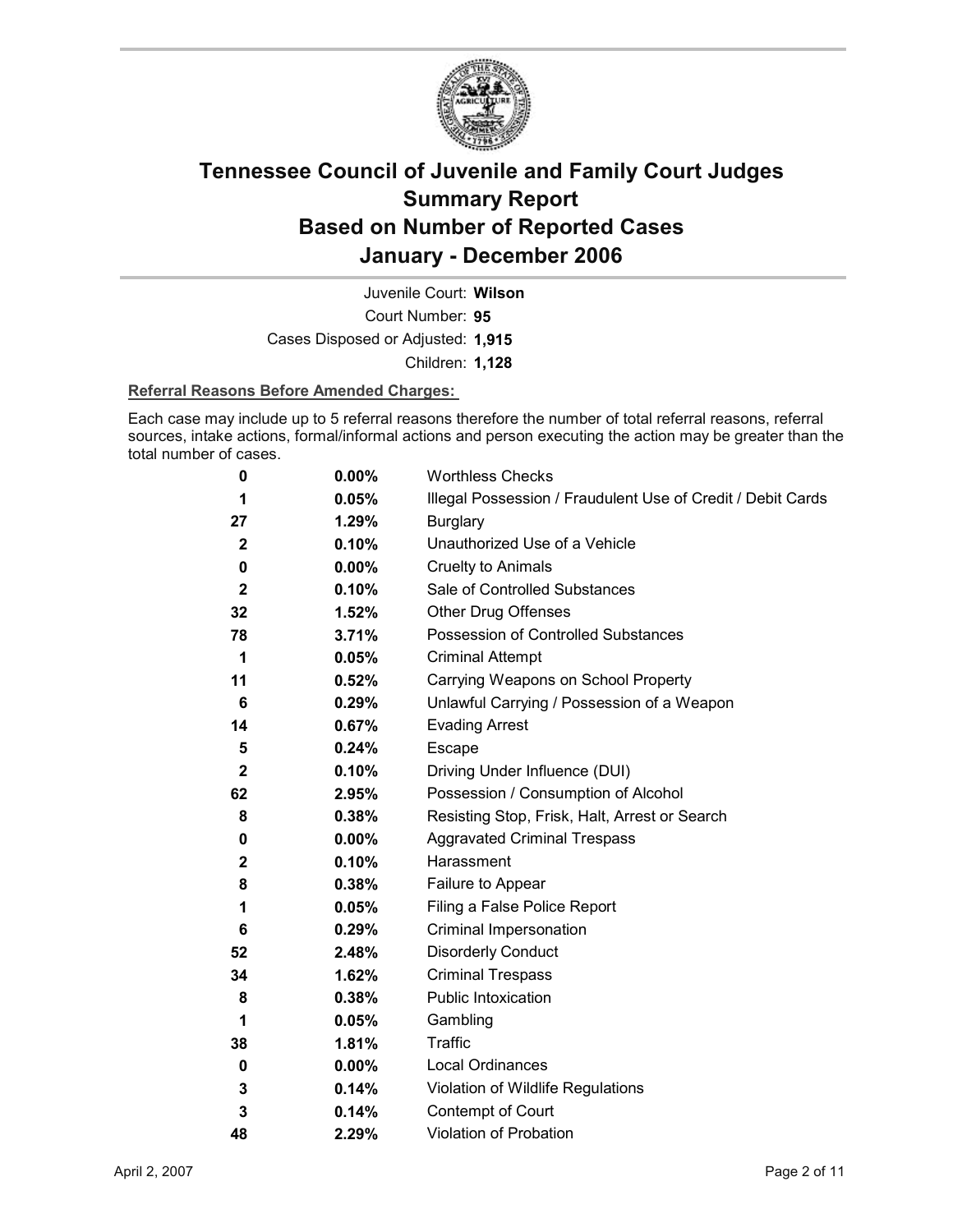

Court Number: **95** Juvenile Court: **Wilson** Cases Disposed or Adjusted: **1,915** Children: **1,128**

#### **Referral Reasons Before Amended Charges:**

Each case may include up to 5 referral reasons therefore the number of total referral reasons, referral sources, intake actions, formal/informal actions and person executing the action may be greater than the total number of cases.

| $\mathbf{2}$ | 0.10%    | <b>Violation of Aftercare</b>          |
|--------------|----------|----------------------------------------|
| 58           | 2.76%    | <b>Unruly Behavior</b>                 |
| 161          | 7.67%    | Truancy                                |
| 26           | 1.24%    | In-State Runaway                       |
| $\bf{0}$     | $0.00\%$ | Out-of-State Runaway                   |
| 82           | 3.90%    | Possession of Tobacco Products         |
| 29           | 1.38%    | Violation of a Valid Court Order       |
| 8            | 0.38%    | Violation of Curfew                    |
|              | 0.05%    | Sexually Abused Child                  |
|              | 0.05%    | <b>Physically Abused Child</b>         |
| 139          | 6.62%    | Dependency / Neglect                   |
| 17           | 0.81%    | <b>Termination of Parental Rights</b>  |
| $\bf{0}$     | 0.00%    | <b>Violation of Pretrial Diversion</b> |
| 0            | $0.00\%$ | Violation of Informal Adjustment       |
| 278          | 13.24%   | <b>Judicial Review</b>                 |
| 6            | 0.29%    | <b>Administrative Review</b>           |
| 168          | 8.00%    | <b>Foster Care Review</b>              |
| 43           | 2.05%    | Custody                                |
| 20           | 0.95%    | Visitation                             |
| $\bf{0}$     | 0.00%    | Paternity / Legitimation               |
| 5            | 0.24%    | Child Support                          |
| 0            | $0.00\%$ | <b>Request for Medical Treatment</b>   |
| 0            | 0.00%    | <b>Consent to Marry</b>                |
| 311          | 14.81%   | Other                                  |
| 2,100        | 100.00%  | <b>Total Referrals</b>                 |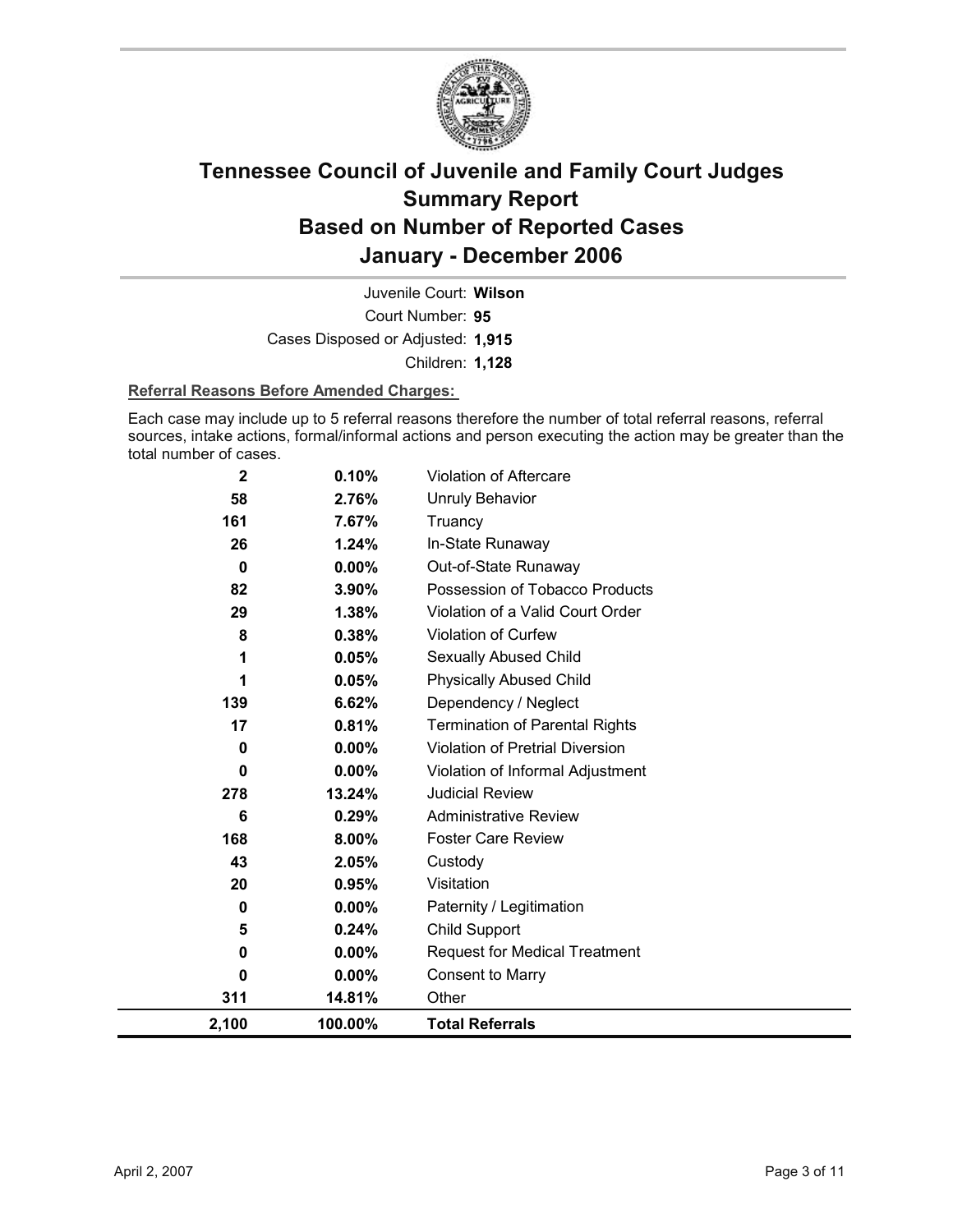

|                             |                                   | Juvenile Court: Wilson            |  |
|-----------------------------|-----------------------------------|-----------------------------------|--|
|                             |                                   | Court Number: 95                  |  |
|                             | Cases Disposed or Adjusted: 1,915 |                                   |  |
|                             |                                   | Children: 1,128                   |  |
| <b>Referral Sources: 1</b>  |                                   |                                   |  |
| 754                         | 35.90%                            | Law Enforcement                   |  |
| 125                         | 5.95%                             | Parents                           |  |
| 45                          | 2.14%                             | <b>Relatives</b>                  |  |
| $\mathbf{2}$                | 0.10%                             | Self                              |  |
| 369                         | 17.57%                            | School                            |  |
| $\mathbf 0$                 | 0.00%                             | <b>CSA</b>                        |  |
| 407                         | 19.38%                            | <b>DCS</b>                        |  |
| 0                           | 0.00%                             | Other State Department            |  |
| $\bf{0}$                    | 0.00%                             | <b>District Attorney's Office</b> |  |
| 311                         | 14.81%                            | <b>Court Staff</b>                |  |
| 0                           | 0.00%                             | Social Agency                     |  |
| 0                           | 0.00%                             | <b>Other Court</b>                |  |
| 82                          | 3.90%                             | Victim                            |  |
| $\mathbf{2}$                | 0.10%                             | Child & Parent                    |  |
| 0                           | 0.00%                             | Hospital                          |  |
| $\bf{0}$                    | 0.00%                             | Unknown                           |  |
| 3                           | 0.14%                             | Other                             |  |
| 2,100                       | 100.00%                           | <b>Total Referral Sources</b>     |  |
| Age of Child at Referral: 2 |                                   |                                   |  |

| 1,128 | 100.00%  | <b>Total Child Count</b> |  |
|-------|----------|--------------------------|--|
| 0     | $0.00\%$ | Unknown / Not Reported   |  |
| 191   | 16.93%   | Ages 19 and Over         |  |
| 224   | 19.86%   | Ages 17 through 18       |  |
| 362   | 32.09%   | Ages 15 through 16       |  |
| 162   | 14.36%   | Ages 13 through 14       |  |
| 43    | 3.81%    | Ages 11 through 12       |  |
| 146   | 12.94%   | Ages 10 and Under        |  |
|       |          |                          |  |

 $1$  If different than number of Referral Reasons (2100), verify accuracy of your court's data.

<sup>2</sup> One child could be counted in multiple categories, verify accuracy of your court's data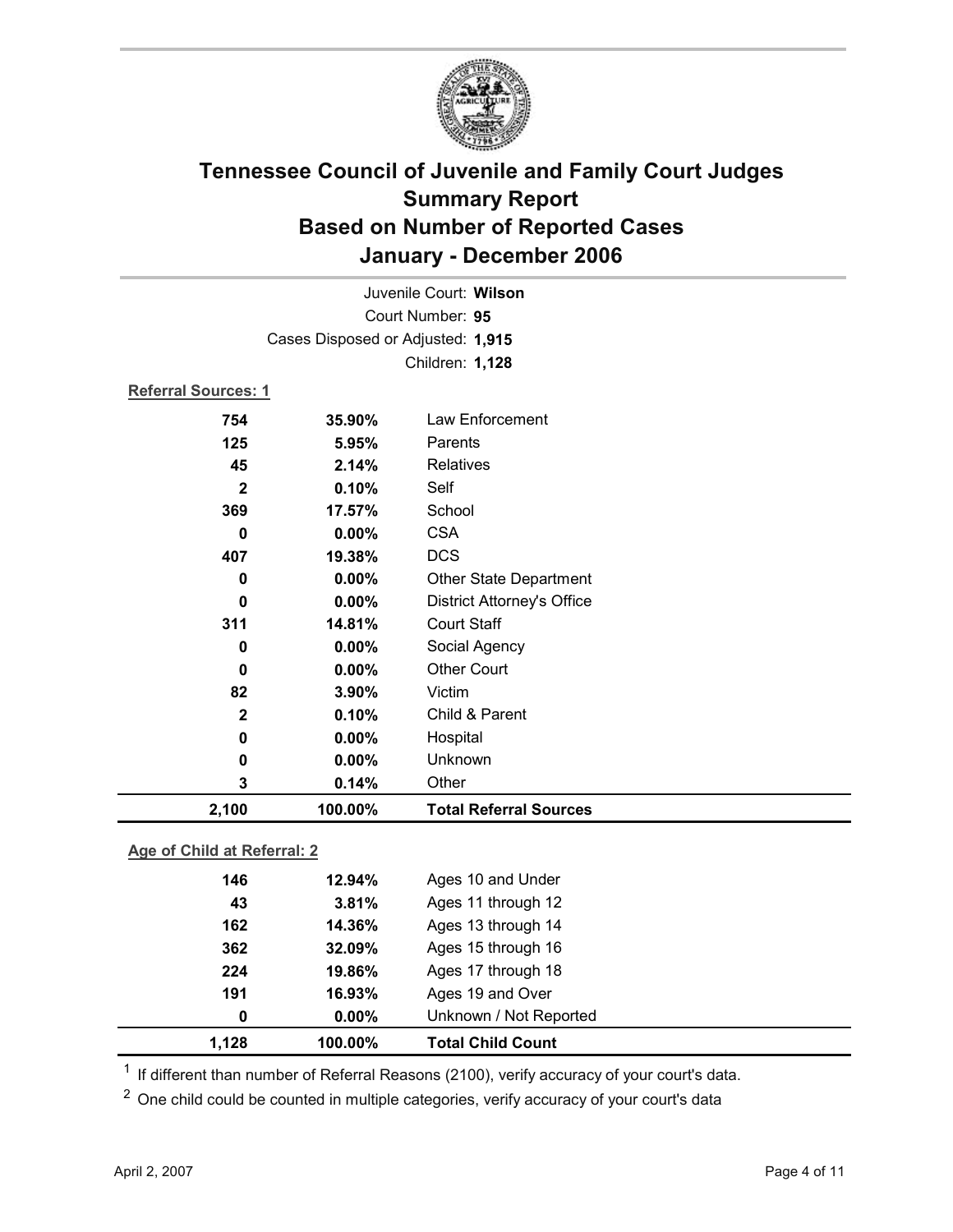

|                                         |                                   | Juvenile Court: Wilson   |
|-----------------------------------------|-----------------------------------|--------------------------|
|                                         |                                   | Court Number: 95         |
|                                         | Cases Disposed or Adjusted: 1,915 |                          |
|                                         |                                   | Children: 1,128          |
| Sex of Child: 1                         |                                   |                          |
| 663                                     | 58.78%                            | Male                     |
| 465                                     | 41.22%                            | Female                   |
| $\mathbf 0$                             | 0.00%                             | Unknown                  |
| 1,128                                   | 100.00%                           | <b>Total Child Count</b> |
| Race of Child: 1                        |                                   |                          |
| 950                                     | 84.22%                            | White                    |
| 162                                     | 14.36%                            | African American         |
| 3                                       | 0.27%                             | <b>Native American</b>   |
| $\mathbf{2}$                            | 0.18%                             | Asian                    |
| $\overline{\mathbf{4}}$                 | 0.35%                             | Mixed                    |
| $\overline{7}$                          | 0.62%                             | Unknown                  |
| 1,128                                   | 100.00%                           | <b>Total Child Count</b> |
| <b>Hispanic Origin: 1</b>               |                                   |                          |
| 35                                      | 3.10%                             | Yes                      |
| 1,071                                   | 94.95%                            | No                       |
| 22                                      | 1.95%                             | Unknown                  |
| 1,128                                   | 100.00%                           | <b>Total Child Count</b> |
| <b>School Enrollment of Children: 1</b> |                                   |                          |
| 871                                     | 77.22%                            | Yes                      |
| 252                                     | 22.34%                            | No                       |
| 5                                       | 0.44%                             | Unknown                  |
| 1,128                                   | 100.00%                           | <b>Total Child Count</b> |

 $1$  One child could be counted in multiple categories, verify accuracy of your court's data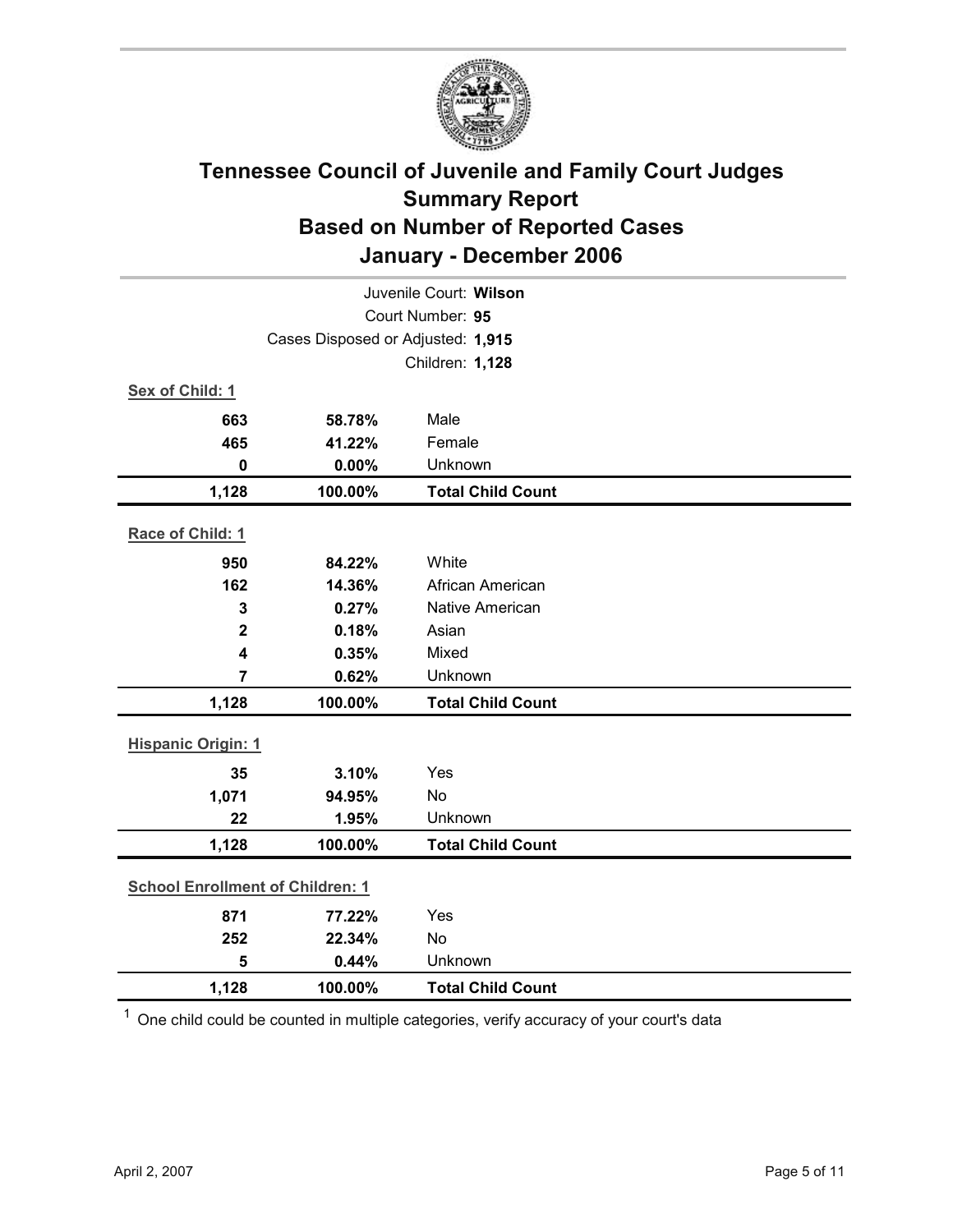

Court Number: **95** Juvenile Court: **Wilson** Cases Disposed or Adjusted: **1,915** Children: **1,128**

**Living Arrangement of Child at Time of Referral: 1**

| 1,128    | 100.00%  | <b>Total Child Count</b>     |
|----------|----------|------------------------------|
| 4        | 0.35%    | Other                        |
| 3        | 0.27%    | Unknown                      |
| 170      | 15.07%   | Independent                  |
| $\bf{0}$ | $0.00\%$ | In an Institution            |
| 4        | 0.35%    | In a Residential Center      |
| 28       | 2.48%    | In a Group Home              |
| 18       | $1.60\%$ | With Foster Family           |
| 4        | 0.35%    | <b>With Adoptive Parents</b> |
| 71       | 6.29%    | <b>With Relatives</b>        |
| 128      | 11.35%   | <b>With Father</b>           |
| 538      | 47.70%   | With Mother                  |
| 21       | $1.86\%$ | With Mother and Stepfather   |
| 7        | $0.62\%$ | With Father and Stepmother   |
| 132      | 11.70%   | With Both Biological Parents |
|          |          |                              |

#### **Type of Detention: 2**

| 1,915        | 100.00%  | <b>Total Detention Count</b> |
|--------------|----------|------------------------------|
| 1            | 0.05%    | Other                        |
| 1,819        | 94.99%   | Does Not Apply               |
| 0            | $0.00\%$ | <b>Unknown</b>               |
| 0            | $0.00\%$ | <b>Psychiatric Hospital</b>  |
| 0            | $0.00\%$ | Jail - No Separation         |
| 0            | $0.00\%$ | Jail - Partial Separation    |
| 0            | $0.00\%$ | Jail - Complete Separation   |
| $\mathbf{2}$ | 0.10%    | Juvenile Detention Facility  |
| 93           | 4.86%    | Non-Secure Placement         |
|              |          |                              |

 $<sup>1</sup>$  One child could be counted in multiple categories, verify accuracy of your court's data</sup>

 $2$  If different than number of Cases (1915) verify accuracy of your court's data.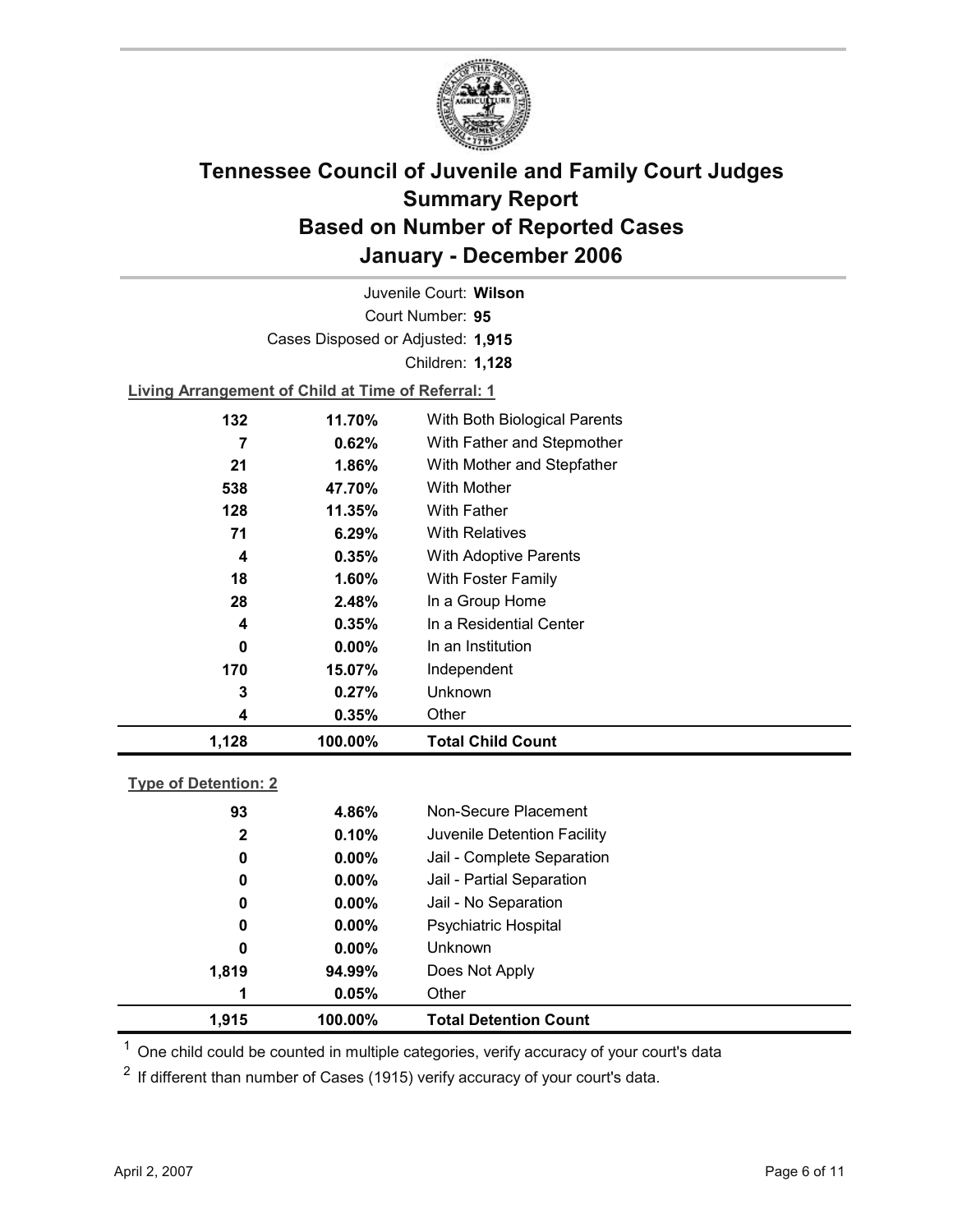

|                          | Juvenile Court: Wilson                             |                                            |  |  |  |
|--------------------------|----------------------------------------------------|--------------------------------------------|--|--|--|
|                          |                                                    | Court Number: 95                           |  |  |  |
|                          | Cases Disposed or Adjusted: 1,915                  |                                            |  |  |  |
|                          |                                                    | Children: 1,128                            |  |  |  |
|                          | <b>Placement After Secure Detention Hearing: 1</b> |                                            |  |  |  |
| 90                       | 4.70%                                              | Returned to Prior Living Arrangement       |  |  |  |
| $\mathbf 2$              | 0.10%                                              | Juvenile Detention Facility                |  |  |  |
| 0                        | $0.00\%$                                           | Jail                                       |  |  |  |
| 0                        | $0.00\%$                                           | Shelter / Group Home                       |  |  |  |
| 0                        | 0.00%                                              | <b>Foster Family Home</b>                  |  |  |  |
| 0                        | 0.00%                                              | <b>Psychiatric Hospital</b>                |  |  |  |
| 0                        | 0.00%                                              | Unknown / Not Reported                     |  |  |  |
| 1,823                    | 95.20%                                             | Does Not Apply                             |  |  |  |
| 0                        | 0.00%                                              | Other                                      |  |  |  |
|                          |                                                    |                                            |  |  |  |
| 1,915                    | 100.00%                                            | <b>Total Placement Count</b>               |  |  |  |
|                          |                                                    |                                            |  |  |  |
| <b>Intake Actions: 2</b> |                                                    |                                            |  |  |  |
| 1,337                    | 63.67%                                             | <b>Petition Filed</b>                      |  |  |  |
| 303                      | 14.43%                                             | <b>Motion Filed</b>                        |  |  |  |
| 49                       | 2.33%                                              | <b>Citation Processed</b>                  |  |  |  |
| 0                        | 0.00%                                              | Notification of Paternity Processed        |  |  |  |
| 0                        | 0.00%                                              | Scheduling of Judicial Review              |  |  |  |
| 0                        | $0.00\%$                                           | <b>Scheduling of Administrative Review</b> |  |  |  |
| 0                        | 0.00%                                              | Scheduling of Foster Care Review           |  |  |  |
| 0                        | 0.00%                                              | <b>Unknown</b>                             |  |  |  |
| 0                        | 0.00%                                              | Does Not Apply                             |  |  |  |
| 411                      | 19.57%                                             | Other                                      |  |  |  |

 $1$  If different than number of Cases (1915) verify accuracy of your court's data.

 $2$  If different than number of Referral Reasons (2100), verify accuracy of your court's data.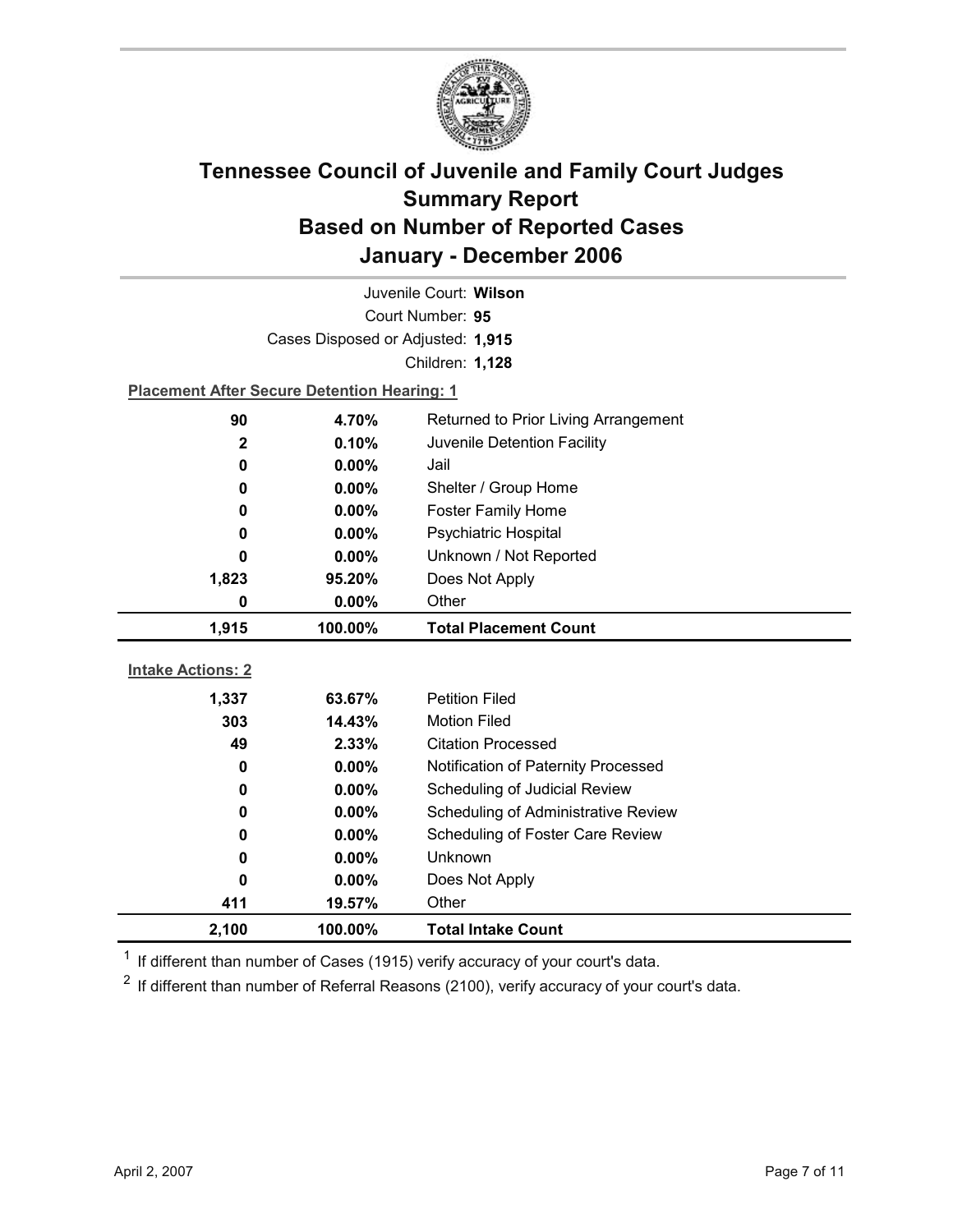

Court Number: **95** Juvenile Court: **Wilson** Cases Disposed or Adjusted: **1,915** Children: **1,128**

### **Last Grade Completed by Child: 1**

| 314                                     | 27.84%  | No                       |
|-----------------------------------------|---------|--------------------------|
| 18                                      | 1.60%   | Yes                      |
| <b>Enrolled in Special Education: 1</b> |         |                          |
| 1,128                                   | 100.00% | <b>Total Child Count</b> |
| $\mathbf 2$                             | 0.18%   | Other                    |
| 193                                     | 17.11%  | Unknown                  |
| $\mathbf{2}$                            | 0.18%   | Never Attended School    |
| 0                                       | 0.00%   | Graduated                |
| 0                                       | 0.00%   | <b>GED</b>               |
| 0                                       | 0.00%   | Non-Graded Special Ed    |
| $\overline{7}$                          | 0.62%   | 12th Grade               |
| 90                                      | 7.98%   | 11th Grade               |
| 166                                     | 14.72%  | 10th Grade               |
| 180                                     | 15.96%  | 9th Grade                |
| 166                                     | 14.72%  | 8th Grade                |
| 93                                      | 8.24%   | 7th Grade                |
| 39                                      | 3.46%   | 6th Grade                |
| 35                                      | 3.10%   | 5th Grade                |
| 15                                      | 1.33%   | 4th Grade                |
| 19                                      | 1.68%   | 3rd Grade                |
| 12                                      | 1.06%   | 2nd Grade                |
| 17                                      | 1.51%   | 1st Grade                |
| 17                                      | 1.51%   | Kindergarten             |
| 12                                      | 1.06%   | Preschool                |
| 63                                      | 5.59%   | Too Young for School     |

 $1$  One child could be counted in multiple categories, verify accuracy of your court's data

**796 70.57%** Unknown

**1,128 100.00% Total Child Count**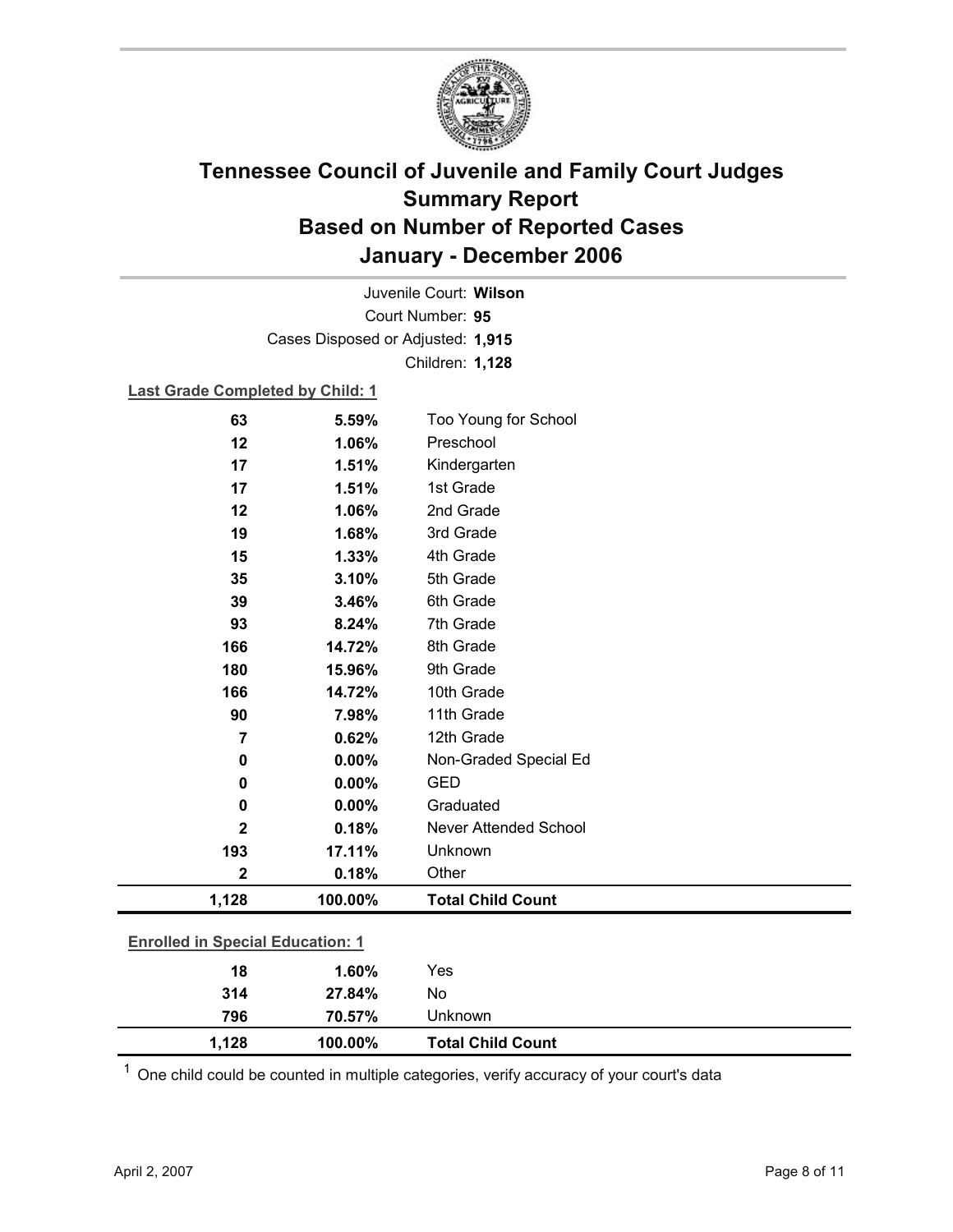

|                              |                                   | Juvenile Court: Wilson    |
|------------------------------|-----------------------------------|---------------------------|
|                              |                                   | Court Number: 95          |
|                              | Cases Disposed or Adjusted: 1,915 |                           |
|                              |                                   | Children: 1,128           |
| <b>Action Executed By: 1</b> |                                   |                           |
| 2,001                        | 95.29%                            | Judge                     |
| 1                            | 0.05%                             | Referee                   |
| 98                           | 4.67%                             | <b>YSO</b>                |
| $\boldsymbol{0}$             | $0.00\%$                          | Other                     |
| 0                            | $0.00\%$                          | Unknown / Not Reported    |
| 2,100                        | 100.00%                           | <b>Total Action Count</b> |

### **Formal / Informal Actions: 1**

| 326<br>218<br>61<br>0 | 15.52%<br>$10.38\%$<br>$0.05\%$<br>2.90%<br>$0.00\%$ | <b>Special Proceeding</b><br><b>Review Concluded</b><br>Case Held Open<br>Other<br>Unknown / Not Reported |
|-----------------------|------------------------------------------------------|-----------------------------------------------------------------------------------------------------------|
|                       |                                                      |                                                                                                           |
|                       |                                                      |                                                                                                           |
|                       |                                                      |                                                                                                           |
|                       |                                                      |                                                                                                           |
|                       |                                                      |                                                                                                           |
| 21                    | $1.00\%$                                             | Charges Cleared by Transfer to Adult Court                                                                |
| 0                     | $0.00\%$                                             | <b>Transfer to Adult Court Hearing</b>                                                                    |
| 87                    | 4.14%                                                | <b>Pretrial Diversion</b>                                                                                 |
| 100                   | 4.76%                                                | Informal Adjustment                                                                                       |
| 0                     | $0.00\%$                                             | <b>Complaint Substantiated Mentally III</b>                                                               |
| 1                     | 0.05%                                                | <b>Complaint Substantiated Abused</b>                                                                     |
| 111                   | 5.29%                                                | Complaint Substantiated Dependent / Neglected                                                             |
| 219                   | 10.43%                                               | <b>Complaint Substantiated Status Offender</b>                                                            |
| 402                   | 19.14%                                               | <b>Complaint Substantiated Delinquent</b>                                                                 |
| 63                    | $3.00\%$                                             | Retired / Nolle Prosequi                                                                                  |
| 490                   | 23.33%                                               | Dismissed                                                                                                 |
|                       |                                                      |                                                                                                           |

 $1$  If different than number of Referral Reasons (2100), verify accuracy of your court's data.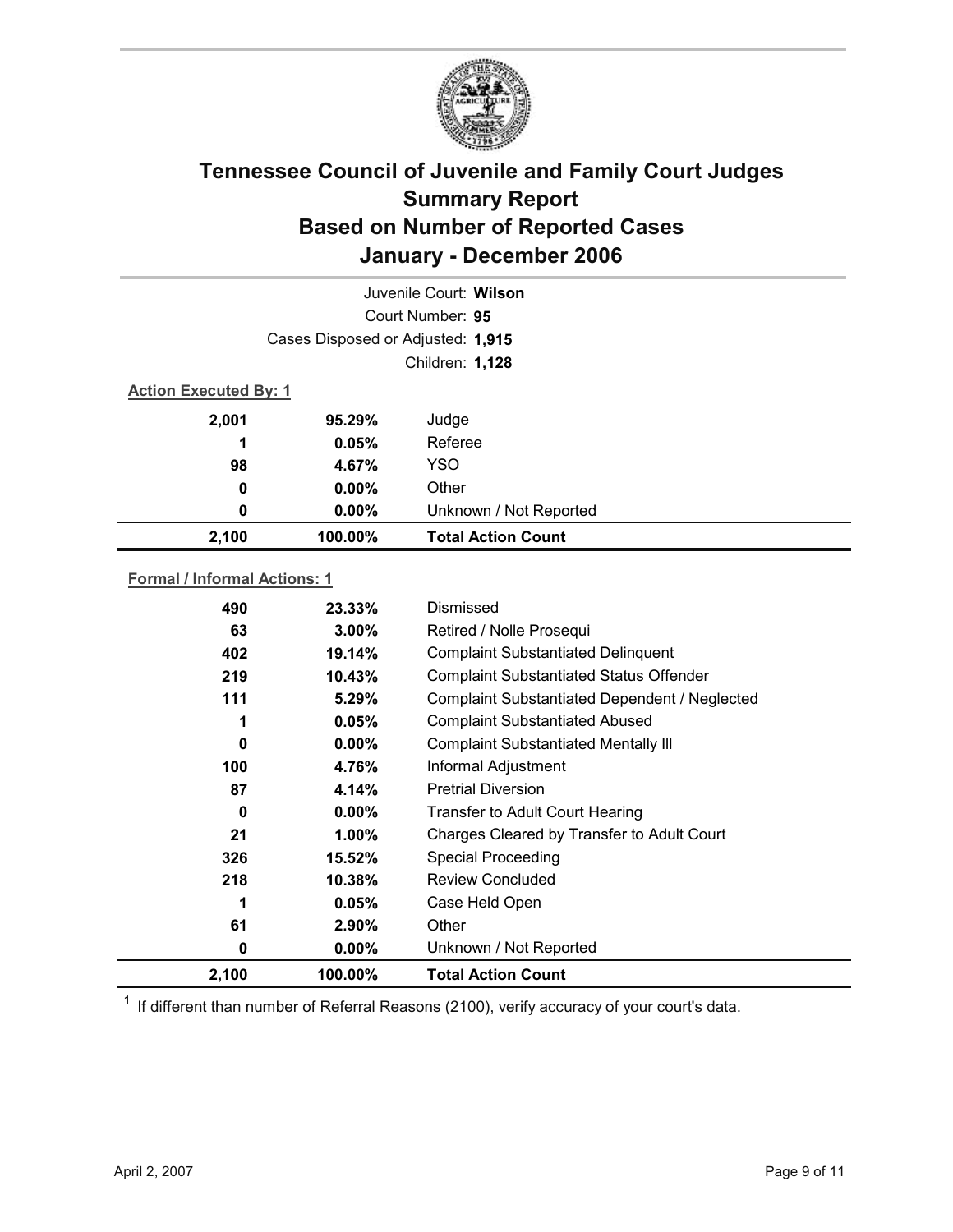

|                                   |          | Juvenile Court: Wilson                                |  |
|-----------------------------------|----------|-------------------------------------------------------|--|
|                                   |          | Court Number: 95                                      |  |
| Cases Disposed or Adjusted: 1,915 |          |                                                       |  |
|                                   |          | Children: 1,128                                       |  |
| <b>Case Outcomes:</b>             |          | There can be multiple outcomes for one child or case. |  |
| 474                               | 16.64%   | <b>Case Dismissed</b>                                 |  |
| 56                                | 1.97%    | Case Retired or Nolle Prosequi                        |  |
| 98                                | 3.44%    | Warned / Counseled                                    |  |
| 3                                 | 0.11%    | Held Open For Review                                  |  |
| 98                                | 3.44%    | Supervision / Probation to Juvenile Court             |  |
| 0                                 | $0.00\%$ | <b>Probation to Parents</b>                           |  |
| 2                                 | 0.07%    | Referral to Another Entity for Supervision / Service  |  |
| 0                                 | $0.00\%$ | Referred for Mental Health Counseling                 |  |
| 1                                 | 0.04%    | Referred for Alcohol and Drug Counseling              |  |
| 0                                 | $0.00\%$ | <b>Referred to Alternative School</b>                 |  |
| 0                                 | $0.00\%$ | Referred to Private Child Agency                      |  |
| 0                                 | $0.00\%$ | Referred to Defensive Driving School                  |  |
| 0                                 | $0.00\%$ | Referred to Alcohol Safety School                     |  |
| $\mathbf 2$                       | 0.07%    | Referred to Juvenile Court Education-Based Program    |  |
| 0                                 | $0.00\%$ | Driver's License Held Informally                      |  |
| 0                                 | $0.00\%$ | <b>Voluntary Placement with DMHMR</b>                 |  |
| 0                                 | $0.00\%$ | Private Mental Health Placement                       |  |
| 0                                 | $0.00\%$ | <b>Private MR Placement</b>                           |  |
| 1                                 | 0.04%    | Placement with City/County Agency/Facility            |  |
| $\mathbf{2}$                      | 0.07%    | Placement with Relative / Other Individual            |  |
| 274                               | 9.62%    | Fine                                                  |  |
| 264                               | 9.27%    | <b>Public Service</b>                                 |  |
| 58                                | 2.04%    | Restitution                                           |  |
| 0                                 | 0.00%    | <b>Runaway Returned</b>                               |  |
| 0                                 | $0.00\%$ | No Contact Order                                      |  |
| 0                                 | 0.00%    | Injunction Other than No Contact Order                |  |
| 0                                 | 0.00%    | <b>House Arrest</b>                                   |  |
| 0                                 | $0.00\%$ | <b>Court Defined Curfew</b>                           |  |
| 0                                 | $0.00\%$ | Dismissed from Informal Adjustment                    |  |
| 0                                 | $0.00\%$ | <b>Dismissed from Pretrial Diversion</b>              |  |
| 0                                 | 0.00%    | Released from Probation                               |  |
| 10                                | 0.35%    | <b>Transferred to Adult Court</b>                     |  |
| $\pmb{0}$                         | $0.00\%$ | <b>DMHMR Involuntary Commitment</b>                   |  |